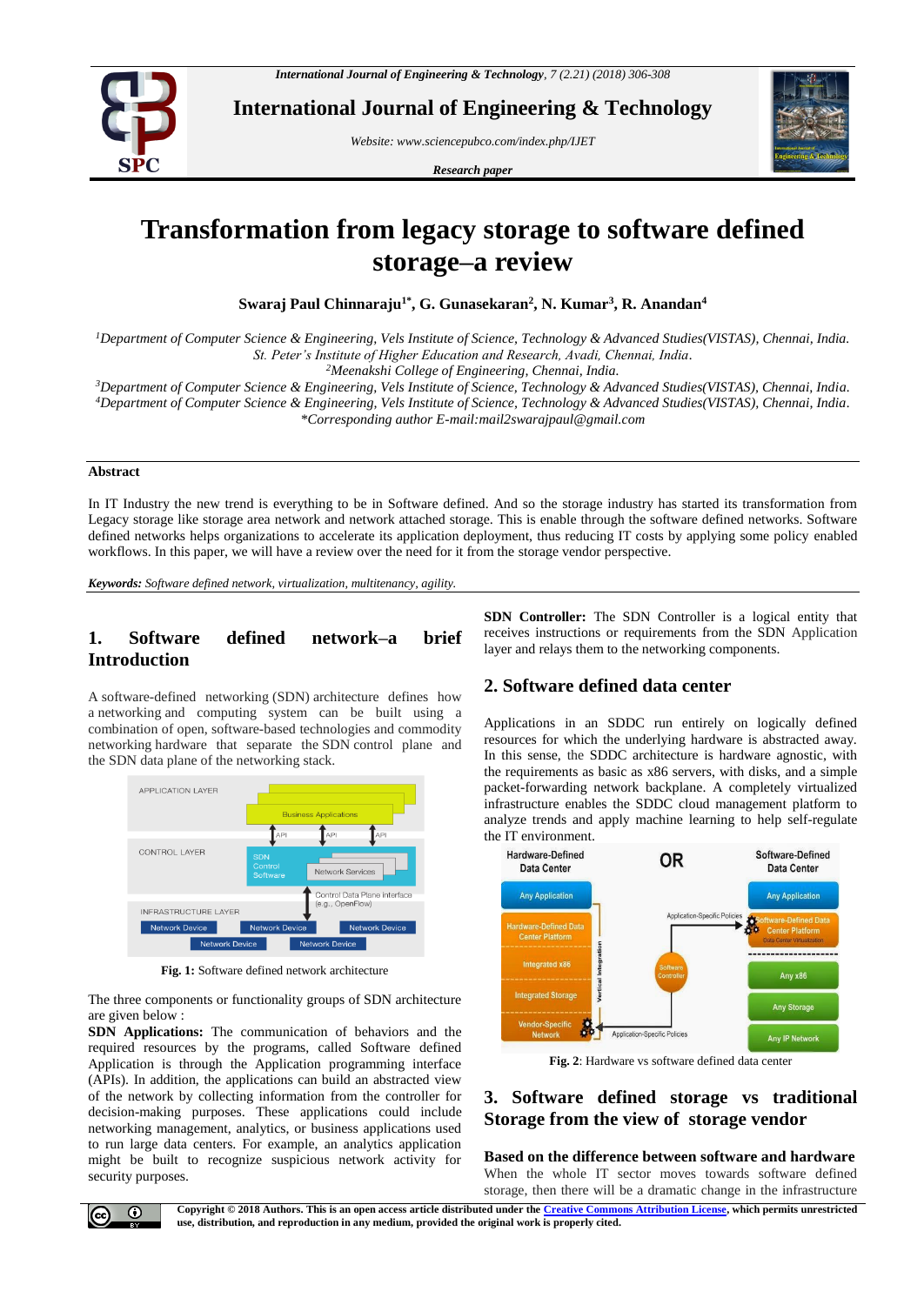leading to most of the hardware functionalities to be replaced with some appropriate software, with only a lesser requirement for the hardware system. On the basis of this, some important criteria were discussed.

#### *Cost*

On taking cost into account, the vendors of traditional SAN and NAS storage array have spent a huge amount for installing user defined custom ASICs, its circuit board and the real time operating system required for it. For setting a user defined custom ASIC it had costs with around 10 million USD to 20 million USD, with additional charges for dynamically altering the number of storage arrays based on the requirement. It clearly shows that out of the total expenses spent for the Research and Development, only a small fraction of the amount was used for maintaining the storage functionality. The major portion of the R & D expenses were spent on developing and installing the required user defined custom hardware and software infrastructure. Apart from this, as all the sub components are proprietary, the traditional storage vendors has to spend some part of the fund in testing the interoperability of all sub components. For an example, it may cost some millions of dollars and may take many months for setting a simple drive qualification cycle. But on the other side, Software defined storage concerns are using a standard x86 hardware, and an appropriate standard operating system. It supports inter operability, that means the semiconductors here are from large scale industries of the world like Intel, Broadcoms etc. The hardware is manufactured by companies like HP, Dell, IBM etc. and the operating systems are developed by companies like Linux, Microsoft, VMware etc. In such a way, company like Zadara storage has forcefully implemented the proven technologies to make its R & D to focus mainly on how the storage works, and thus providing a better result with only a small part of the amount spent for the traditional storage methods. When this is the situation, the question raises why do these traditional storage system still preferring custom hardware? If any storage vendor is asked with why they need such expensive custom hardware, their answer is the reliability of their hardware is much better than the software defined storage system. This is true, but on the other hand the traditional software depends at greater degree on their underlying hardware. If there is a single point of failure, then it can manage, but not to that extent in case of multiple and frequent failures . It clearly shows that Software defined storage companies like Zadara storage, are not relying on the hardware in its infrastructure. It makes its software to function continuously even at the time of multiple and frequent hardware failures.

#### *Agility*

When software defined storage is implemented its benefits does not stops with the cost alone. At what speed we are completing the task? This is also an important characteristic to be considered. So the next big advantage this software defined storage provides to the IT sector is the Agility. In general Agility means doing some work faster, and much faster. It is a significant value add for allowing rapid and effective response to the dynamically modifying requirements of the business. At some situation, Agility plays an important role that the cost spent for that task. We can realize it in terms of weeks vs minute! Yes, for an instance , it will take some weeks of time starting from plan to buy, next to install the required infrastructure, then connecting all with the application servers. On the other hand the same work can be completed within a minute of time with companies like Zadara storage. One more important factor to be considered in terms of Agility is the Automation of work till its completion. Traditional storages uses Command Line Interfaces (CLI) or Storage management initiative specification API to automate all its operation. But software defined storage storage uses a much simpler REST API to automate all its work.

## *Scalability*

Apart from this major hardware and software, many other differences are there between Traditional storage arrays and the software defined storage. Scalability is also an important criteria

among these. Dual controller is the configuration specified for Traditional storage arrays. In this if one scales out, again it can be scaled to a maximum of 4 to 8 controllers. It clearly depicts there is a real time limit to the number of drives that can be attached to a controller. In case of SSDs ( Solid state drives), this limit for scalability is too lower because of its higher input output operations per second (IOPS) rate of the drives when compared to its controllers. But software defined storage is equipped as like cloud. In this storage type hundred of nodes, or thousands of nodes are connected to the standard network. This provides the feature that the number of drives that can be connected with the controller is unlimited. It has the flexibility to connect with any number of drives at the dynamic time. In the view of software architecture, a huge difference can be noticed in terms of designing a distributed network infrastructure that can extend dynamically upto 8 nodes and the other with the flexibility of extending over thousands of nodes. But in the case of software defined storage there are some limitations that there should not be any blocking activities, as this may lead to different components that are be in up or down at any specified time that needs the software to change its module up and down. One more thing is that the entire storage system should not get shut down or rebooted not even at the time of upgrading of the software. An Automated software upgrading has to be there on a round robin fashion, whenever there is a need and it has to be applied for all the nodes irrespective of the nature of the nodes.

## *Reliability*

We had already seen that the reliability of stored data in the traditional storage methods depends mainly on the underlying hardware system. Whereas, the software defined storage method depends mainly on its software for the reliability of stored data, with the assumption that there are more chances for the hardware to get failure in case of highly scalable infrastructure. The intelligence, self re-constructing process of the software assures for the continuous working of everything in that environment. These features of the software defined storage makes it more reliable than the traditional storage system. This approach over the network had made internet and its various protocols more reliable. Much in the same way, TCP/IP will ensure that if there is a failure while transferring packets between two nodes, with its intelligence it has to reroute packets via an alternate route to ensure reliability of data.

#### *Multi-tenancy*

The traditional storage systems are used for a single purpose only because of its limited scalability, and it may have only one administrator or a limited number. Moreover in the traditional storage system, there is no mutual separation or scheduling at the time of multitasking with many applications. Ultimately it leads to the lower performance and inability to self provisioning. Generally, the customers will buy many arrays for storing from the vendors, later they will make a physical partition among the available workloads. But this is not cost effective because as the unused array was not unable to reuse again by another array. On the other hand, it is very difficult for the storage administrators to efficiently manage the multiple storage arrays, as the arrays are purchased at different times and from different vendors with different management techniques. Moreover, with the main idea of multi tenancy, the software defined storage system infrastructure was built. If when all the applications has to come from a single system, then it will be very much critical to separate workloads and to provide self provision storage by every tenant. This ultimately leads to the separation of performance among all the tenants, so that all the tenants has the flexibility to quickly reallocate the unoccupied storage for some other applications running at the same time or may transfer the storage to some other tenants. Chargeback is the another important aspect of multi tenancy. Tracking the usage and cost of any particular applications is a major problem for the traditional SAN and NAS storage system, whereas in case of multi tenancy, understanding the cost incurred by every tenant is the main thing. Software Defined